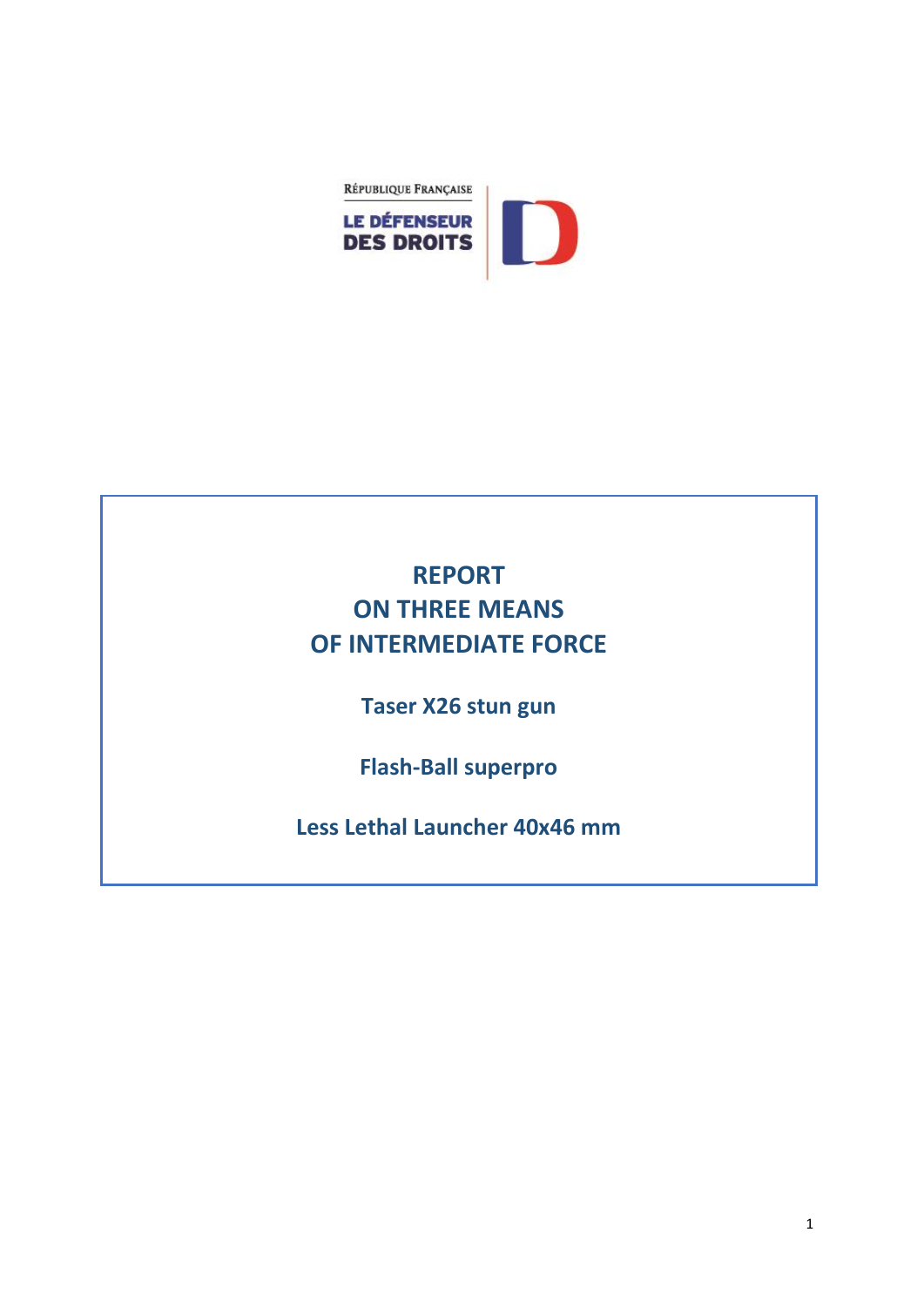The means of intermediate force, also referred to as "less lethal weapons", have significantly developed over the last two decades. Three of these weapons have given rise to several recommendations, both individual and general, by both the National Commission on Ethics and Security (CNDS) and the Defender of Rights (which succeeded the former): the stun gun Taser X26, the Flash-Ball superpro and the Less Lethal Launcher 40x46 mm. Taking into consideration the number of these weapons in equipment, the seriousness of the physical injuries caused, the media coverage of certain cases and the nature of existing recommendations have led the Defender of Rights to draft a general report on their use by the police and the gendarmerie.

This report includes a presentation of the operation and employment of these three weapons, their use data (provided by the directorates general of the gendarmerie and the police), an overview of the main decisions and recommendations of the CNDS and the Defender of Rights, as well as new general recommendations aimed to provide a better framework for the use of these weapons.

They are differences between the police and the gendarmerie in the frameworks for the use of these three weapons, something that this report has highlighted. Several recommendations are aimed at their alignment.

These weapons are all in collective staffing. Agents must hold a valid license to use them, which can be obtained after initial training, and which the validity is subject to ongoing training.

**The taser X26** can be used in case of legitimate defence and state of necessityas well as to arrest individuals in the case of a crime or obvious offence. There are certain number of prohibitions on its use, which are broader for the gendarmerie than for the police (in particular the prohibition on its utilisation during law enforcement operations).

More than 25,000 members of the gendarmerie are trained to use the taser, for more than 3,000 weapons in equipment. In 2012, the taser has been used 619 times in shoot and contact mode for a total of 480 operational situations. Regarding the police, 4,083 personnel are trained, for 1,647 taser X26 guns in equipment. In 2012, the taser has been used 351 times in shoot and contact mode.

The Defender of Rights first made recommendations to limit the use of the taser X26, and to change its framework of employment: to avoid the use of the X26 in contact mode as much as possible and establish a strict framework on this utilisation during handcuffing; to harmonise and reinforce the prohibitions and precautions of use defined in the two frameworks (specifically concerning vulnerable persons and those in an exited state of delirium or under the influence of drugs).

In order to increase the possibilities of controlling the use of this weapon, the Defender of Rights recommends: the ban of all taser X26 guns that are not fitted with an audio or video recording device, the increase of the retention period for storing use data to at least 2 years for the gendarmerie, as weel as the implementation of the collection and processing of the weapon's duration of use.

The Defender of Rights has also recommended to reinforce the support for persons subject to a shot, in particular by moving to his level to verify his condition and inform him that the effects of the weapon are temporary.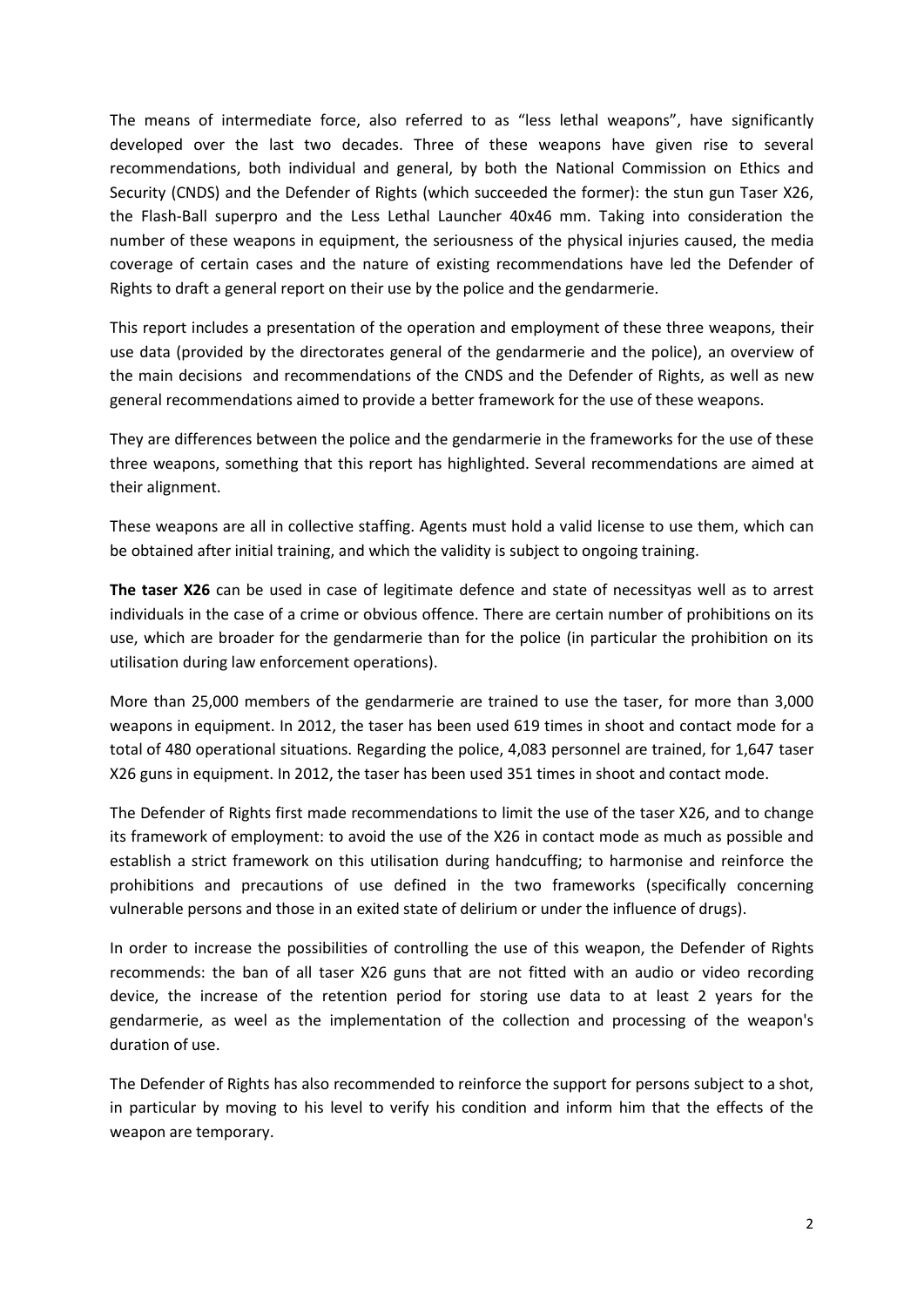Regarding the initial and ongoing training, the Defender of Rights recommends a greater emphasis on the dangers of a repeated utilisation use of the weapon and the use of restraints following the use of the weapon, as well as the detection of a state of vulnerability or abnormal behaviour in individuals, the increase in the duration of the initial training and the frequency of ongoing training.

The use of the **Flash-Ball superpro** and the **Less Lethal Launcher 40x46** is authorised in the context of legitimate defence, of state of necessity, but also, under certain conditions, to dispel gatherings, during interventions in correctional facilities, and in case of assault or defence of an area, a rebellion or an attempt to escape. The framework for use established by the police is almost identical for the two weapons, whereas the one established by the gendarmerie is more specific and more restrictive regarding the Less Lethal Launcher 40x46.

Different prohibitions on utilisation are prescribed for these two weapons, regarding the police, in the case of legitimate defence and a state of necessity when the physical integrity of a person must be protected, and for the gendarmerie in case of legitimate defence of property and persons.

Likewise, the utilisation of these two launchers is prohibited below a certain distance (7 metres for the Flash-Ball and 10 metres for the Less Lethal Launcher 40x46) against the driver of a moving vehicle, and above the shoulder line. Other firing areas are also prohibited, but they differ according to the weapon and the armed force used.

With regards to the police, 8,840 personnel are trained to use the Flash-Ball superpro, for 2,212 weapons in equipment. In 2012, this weapon has been used in 589 operational situations, during which 1,059 munitions were used. For the Less Lethal Launcher 40x46, 5,502 personnel are authorised for 2,485 weapons in equipment. In 2012, this weapon has been used in 623 operational situations, during which 1,514 munitions were used.

With regard to the gendarmerie, 707 members are trained for the use of the Flash-Ball superpro, for 1,003 weapons in equipment. In 2012, it has been used in 19 operational situations, in which 38 munitions were used. 1,474 members of the gendarmerie are trained to use the Less Lethal Launcher 40x46, for 598 weapons in equipment. In 2012, it has been used in 21 operational situations, which resulted in the use of 52 munitions.

The Defender of Rights has formulated recommendations aimed to restrict the use of these two launchers and consequently modify the framework for the use of such weapons.

It recommends to extend and cumulate the prohibited firing parts of the body in both frameworks, specifying the defined instructions for the police on the maximum distances for the use of the weapons and the introduction, by illustration, of the notion of vulnerability, rethinking the use of these weapons in the case of legitimate defence of property and a state of necessity with regards to property, limiting exemptions to the prohibition of utilisation to only situations where the physical integrity of persons is threatened, and to strictly control the use of the Flash-Ball during road safety controls and identity checks, and during demonstrations. The Defender of Rights has also recommended that the framework for the use of these weapons be adapted to their technical specificities.

With regard to the Flash-Ball, the Defender of Rights has questioned the continued use of this weapon in equipment, as its imprecision renders the theoretical guidance and prohibitions on use